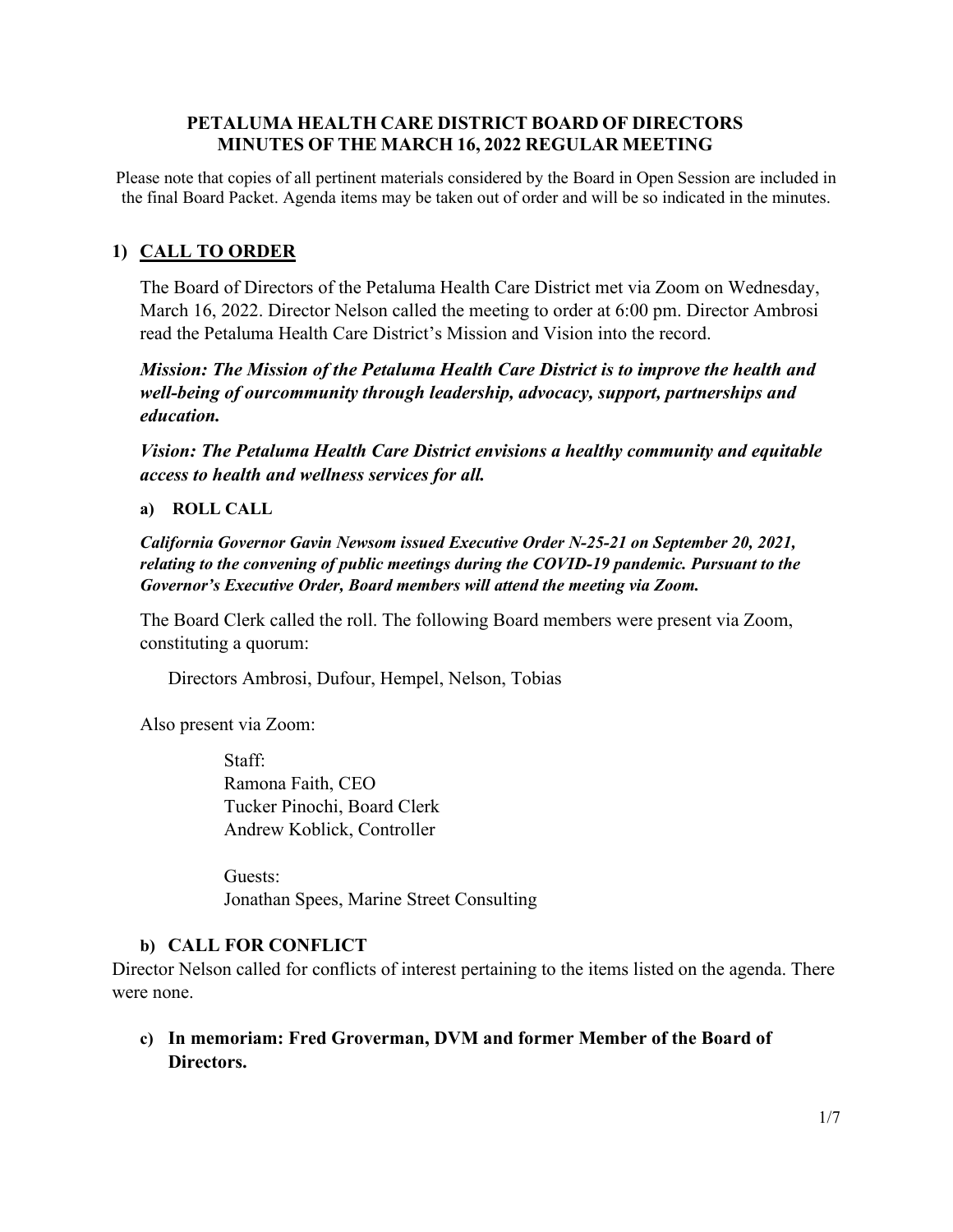Those attending the meeting over Zoom took a moment of silence in remembrance of Dr. Groverman and his service to the District.

# **2) Consent Calendar**

- **a) Approval of March 16, 2022 PHCD Board Agenda**
- **b) Approval of February 16, 2022 PHCD Board Meeting Minutes**
- **c) Approval of January 31, 2022 Financial Statements**
- **d) Resolution #3-22: Government Code §54952(B): Authorizing Teleconference Meetings**

**Director Hempel made a motion, seconded by Director Ambrosi, to approve the items on the Consent Calendar.**

**Vote: Ambrosi: \_Y Dufour: Y\_ Hempel: Y\_ Nelson: \_Y\_ Tobias: \_Y\_. Motion was approved 5-0.** 

# **3) Board Comments**

# **a) 52 Ways to Be a Better Board**

Director Tobias summarized chapters 19 and 20 of 52 Ways, which address communication among Board members and respect for the codified processes for the conduct of Board business.

# **b) Petaluma Valley Hospital Community Board Update**

Dr. Tobias summarized the most recent PVH Community Board Update. Meetings have consisted primarily of policy reviews for Petaluma Valley and Healdsburg Hospitals, as well as discussions of community benefit spending by Providence. He reports that the hospital budget shortfalls associated with the COVID-19 crisis seem to be closing.

# **4) Public Comments on Non-Agendized Items**

There were none.

# **5) Financial Stability**

# **a) March 3, 2022 Finance Committee Meeting Minutes**

Controller Andrew Koblick relayed some of the content of the March 3, 2022 meeting of the PHCD Finance and Business Development Committee. The Committee discussed the District's portfolio with Chandler Investments as well as the financial reports from January 2022.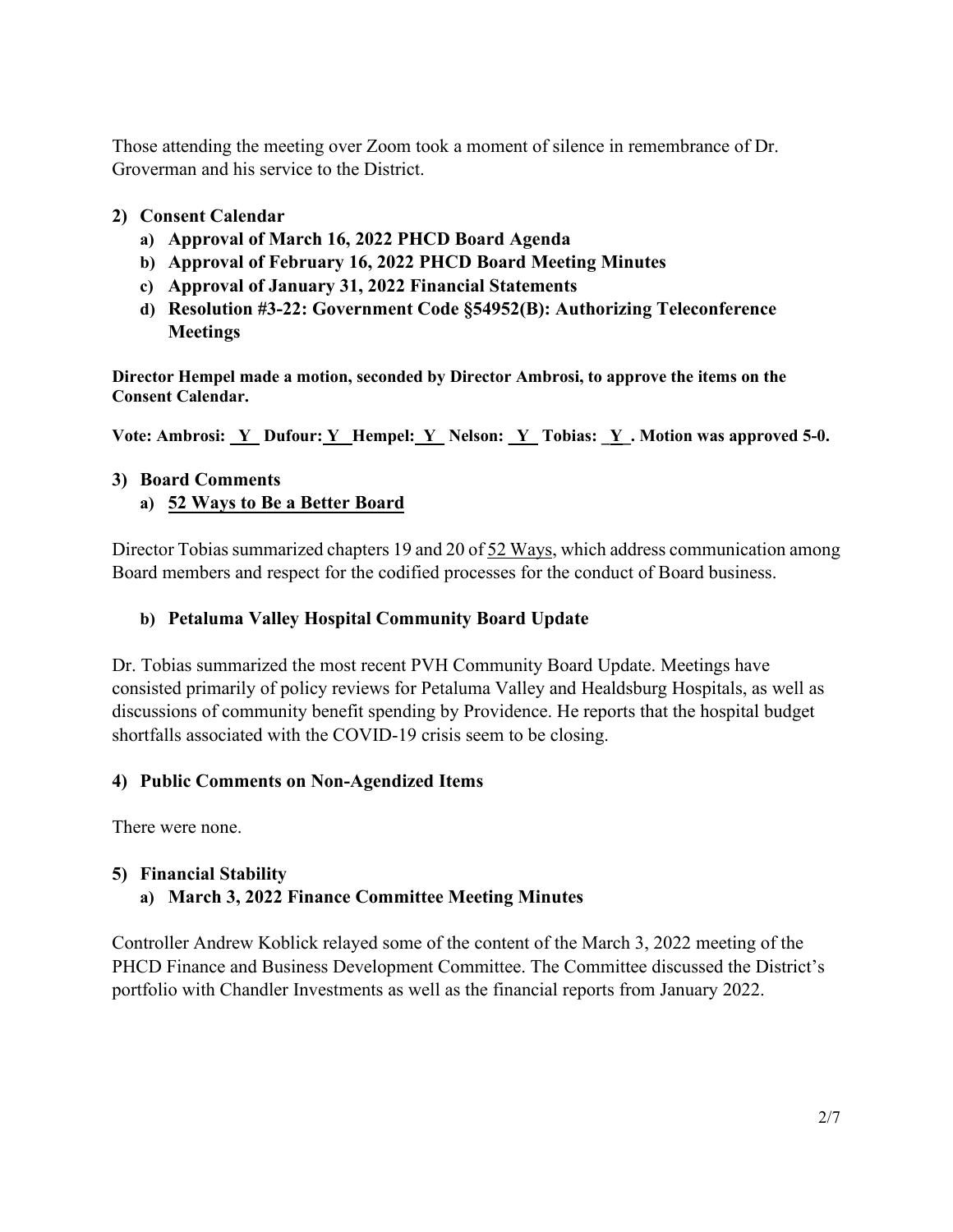### **b) Business Development Update**

Jonathan Spees shared an update on business development on behalf of the committee. He reports that there has been no follow-up from Providence about the ongoing Hospice Lease to Providence. He also shared that he hoped to schedule a meeting regarding the Lynch Creek Parcel and the potential for development of a behavioral health facility there in partnership with Providence. He also shared an update on the District's engagement with First Responders Resiliency. He received a business plan from First Responders Resiliency and he and Ms. Faith have begun reviewing it. His first impression is that the District may not be able to get an adequate return on investment based on their business model.

He updated the Board on his engagement with local healthcare providers about leasing space for a new medical office in Petaluma. He also outlined the financial parameters of an eventual investment in Living Unlimited from the District. Jonathan told the Board what he would be asking of them in terms of Business Development, namely as it relates to real estate transactions. With the real property market very expensive, the Board will need to act quickly to secure a desirable property if that is the direction they decide to go.

The Directors returned to the financial parameters of the potential collaboration with Living Unlimited (LU). Director Nelson asked about the possibility of a hybrid model between LU's standard practice and the one they had adapted in conversation with the District. Jonathan responded that some fees levied by Living Unlimited can be passed onto the families they find to rent the residence on behalf of their child.

Director Hempel asked that the Board include certain selection criteria in their search for property to house a LU program, including the availability of food and transportation. Mr. Spees suggested that the best source for these criteria would be LU's staff, as they have the most experience with what works and what does not. Further, he raised the possibility of partnering with Sonoma State University to design a building for this purpose, citing the training they provide for those seeking to work with disabled individuals.

Jonathan described the next steps to be taken if the Board wanted to engage with Living Unlimited, namely authorizing the drafting of agreements between the District, eventual contractors, and Living Unlimited. Ms. Faith added that the Board should try to be poised to make an offer by doing as much of this work in advance as is possible.

Directors Dufour and Tobias raised the question of LU's ongoing viability if they receive the investment from the District. Mr. Spees noted that the figures he presented were from Living Unlimited staff, so they should be reflective of at least their minimum needs. Ms. Faith followed up, stating that she saw the \$20,000 per resident marketing fee to be slightly on the high end. Mr. Spees concurred, but added that there was an element of the fee which represented the District's potential support for LU's mission at large.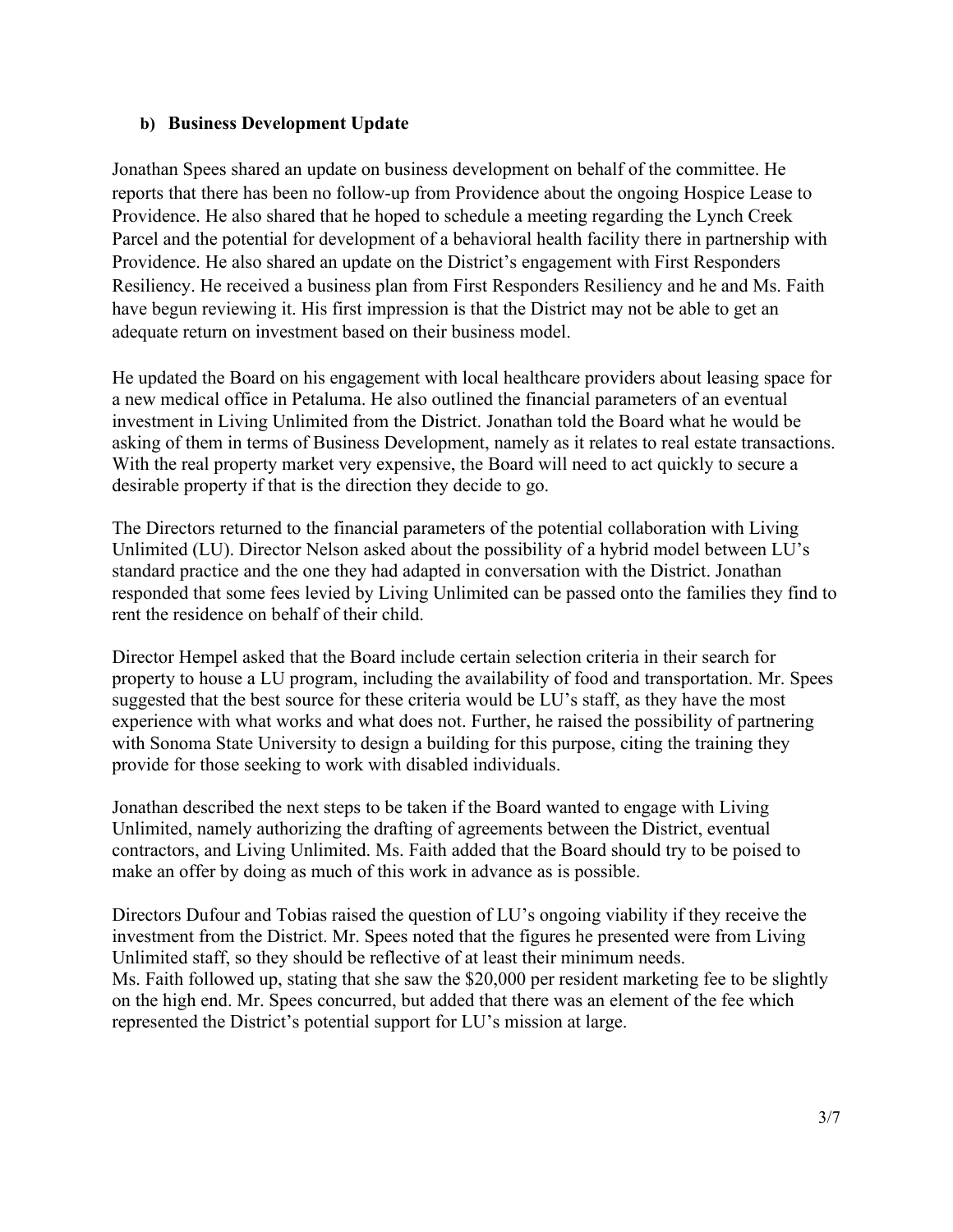Mr. Spees said that the next steps he will take were to have a conversation with Living Unlimited, in order to identify their exact needs and to have as much of it ready to go by the time the Board is ready to vote on its approval of the partnership.

# **6) RFP Responses for Branding, Logo, and Website Development Partnership**

Ms. Faith presented the short evaluations developed by the review team (herself, Benjamin Spierings, and Melinda Hepp from Studio PR). She reported that the review team had removed Flannel as a final candidate and offered more information about the remaining two options: RAD Web Marketing / Resonate Social and Design Guild.

She paid special attention to the pricing differential between the two, as did the Board. She noted that there were costs for partnering with RAD/Resonate that had not yet been calculated, contributing to the lower sticker price. She did not have a final recommendation to make for the Board but emphasized Design Guild's experience in Petaluma and its connectivity to other community organizations here.

Director Ambrosi shared her experience with RAD / Resonate, and her recommendation of their work. Director Hempel talked about Design Guild, and the results they were able to get for the City of Petaluma. She continued and said that the operative question with regard to approving a partnership was how the District wanted to be perceived in the future. As a counter example, she cited Design Guild's goal for the City of Petaluma – to drive relocation to the city. Director Nelson said that she found Design Guild's proposal to be too expensive when placed in the context of our current number of website visitors. Ms. Faith said that the cost for Design Guild could be negotiated and brought down and the cost for RAD / Resonate will most likely increase due to some components not being included in their proposal. The evaluation process continues, including reference checks.

Ramona asked the Board if they would like to give her the authority to decide, or if they would like her to return with a final recommendation. The Board asked that she return in April with a final recommendation due to the potential cost difference.

# **7) Discussion / Approval: Amendments to PHF Articles of Incorporation, Bylaws**

**Director Ambrosi made a motion, seconded by Director Dufour, to approve the Amendments and Restatement of the Petaluma Health Foundation Articles of Incorporation and Bylaws.** 

**Vote: Ambrosi: \_Y Dufour: Y\_ Hempel: Y\_ Nelson: \_Y\_ Tobias: \_Y\_. The motion was approved 5-0.** 

# **8) Administrative Reports**

**a) President's Report**

Board President Crista Nelson had no items to report here.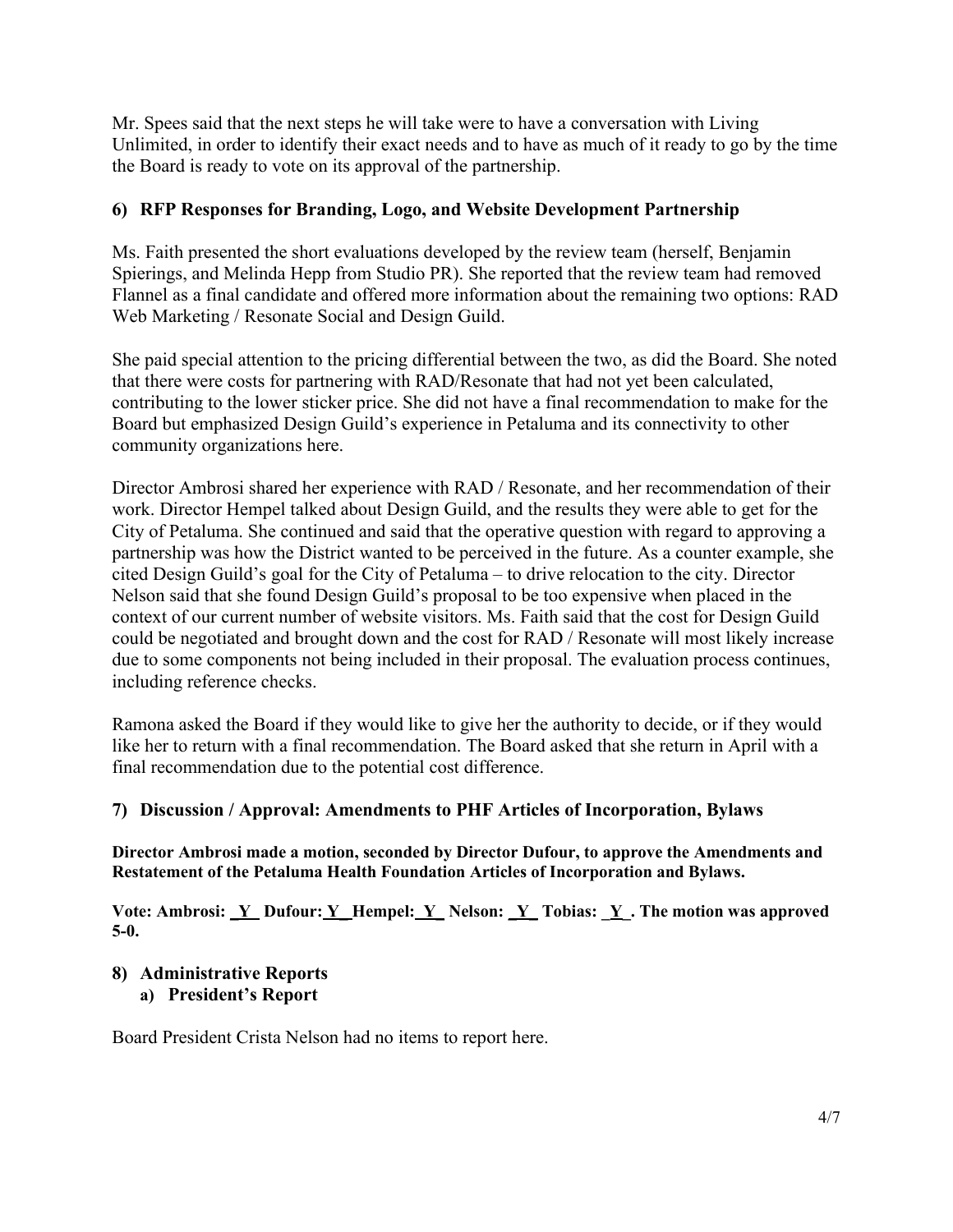# **b) CEO Report**

Ms. Faith shared her CEO Report for this month, and introduced a video made by Controller Andrew Koblick that shows highlights from the District's recently executed youth and young adult cardiac screening event. Among those flagged for further screening, three serious cardiac anomalies required follow  $up - a$  greater proportion of such potentially fatal anomalies than was expected. Director Nelson noted that the event likely saved three young lives.

# i) **Our Kids Our Future: Revenue Measure Endorsement**

Ms. Faith presented the fact sheet submitted by Our Kids Our Future, outlining the potential benefits and structure of the proposed revenue measure. The Directors briefly discussed their views on the measure. Directors Nelson and Tobias commented about the regressive nature of sales tax measures and the potential negative impact on Sonoma County's poorest residents.

Director Hempel said that in her other elected capacity she had endorsed the measure, in spite of the point raised by Directors Nelson and Tobias, because levying a sales tax does not require a supermajority of voters to be passed unlike other revenue sources. She said that First Five, the sponsoring organization, had relied on now-diminished tax revenues from tobacco products, requiring the establishment of an alternative source of revenue.

Ms. Faith recommended the Board approve sending a letter in support of the measure.

#### **Director Hempel made a motion, seconded by Director Dufour, to approve a letter in support of the Our Kids Our Future Measure on behalf of the Board of Directors of the Petaluma Health Care District.**

Director Dufour raised the point that inflation pressure would augment the burden of a sales tax measure on the most vulnerable, as did Director Ambrosi. Ambrosi added that additional options for childcare may facilitate returning to the workforce for more parents in Sonoma County.

#### Vote: Ambrosi: <u>Y\_</u> Dufour: <u>Y\_</u> Hempel: <u>Y\_</u> Nelson: <u>N\_</u> Tobias: <u>N\_</u>. The motion was approved **3-2, with Directors Ambrosi, Dufour, and Hempel voting yes and Directors Nelson and Tobias voting no.**

Director Tobias, having voted against approving the letter of support, suggested that the Board explore alternative ways of addressing the need outlined in Our Kids Our Future's proposal.

# ii) **Social Media Archiving – Complying with the CA Public Records Act**

Ms. Faith addressed work by District staff on this matter and mentioned that she had reached out to other healthcare districts about their engagement with this requirement.

# iii) **Board Committees**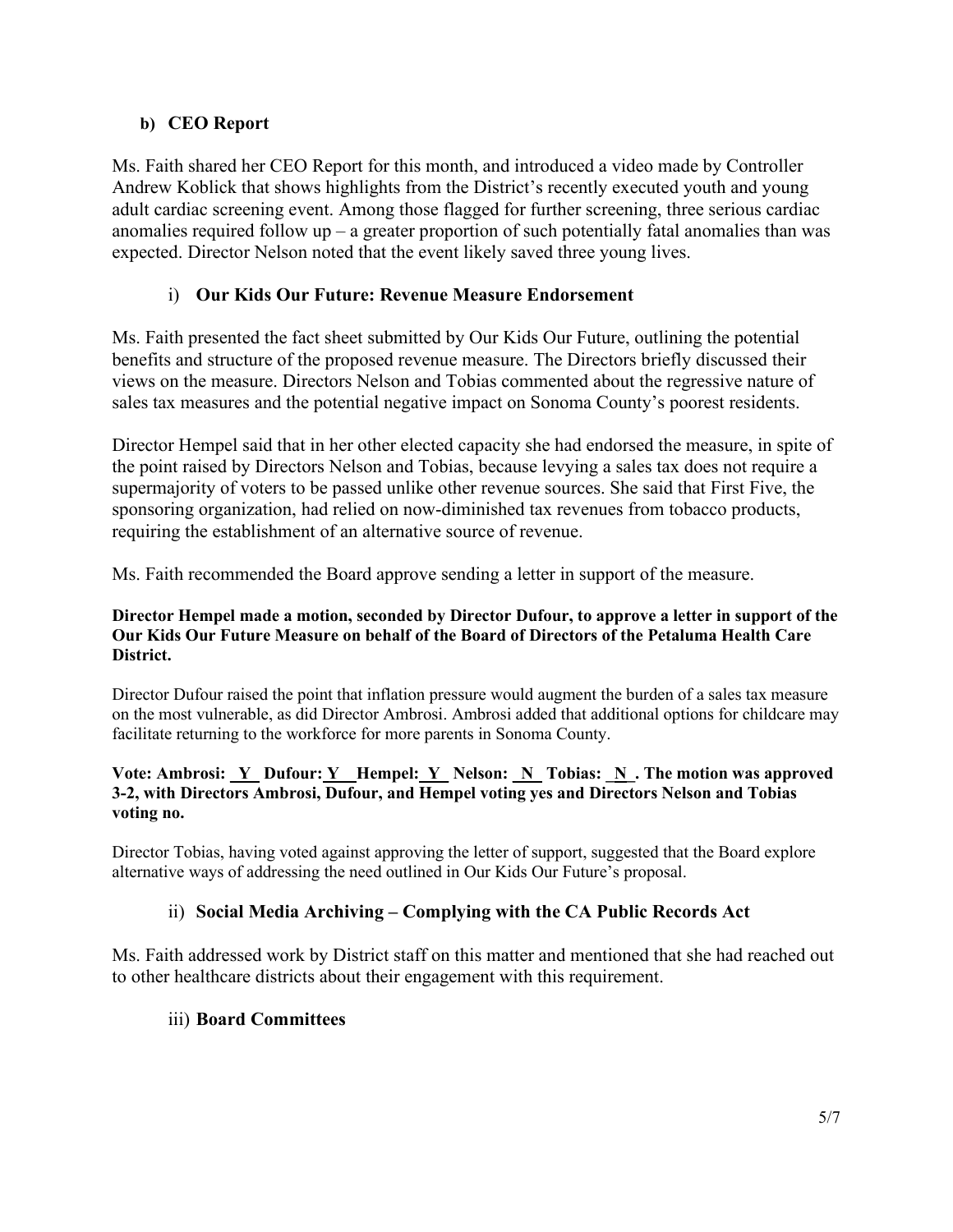Ms. Faith began reviewing committee assignments for 2022, noting that the Board President is the individual who appoints the chair of each committee. She described the jurisdiction of each committee, and noted that the Finance and Business Development Committee should be noticing the monthly meetings thereof.

Director Nelson appointed the chairs of each committee as follows:

Director Tobias as Finance and Business Development Committee Chair Director Ambrosi as CHIPA (Community Health Advisory) Chair Director Hempel as Ad Hoc Committee for Board Governance (AHCBG) Chair Director Nelson as Ad Hoc Committee for Redistricting (AHCR) Chair

Directors Hempel and Nelson volunteered to sit on CHIPA as members, and Directors Tobias and Ambrosi volunteered to sit on the AHCBG and the AHCR as members, respectively.

# iv) **Transition to In-Person Meetings**

Ms. Faith raised the possibility of returning to holding Board meetings in person. Directors Hempel and Tobias cautioned about the rising case numbers in Europe due to the sub-variant of Omicron. Director Tobias suggested a hybrid format for the meeting. Director Hempel told the Board that other public entities in Sonoma County had returned to virtual meetings due to the epidemiological conditions, and that staff at her organization was required to wear masks regardless of vaccination status.

Ms. Faith asked Director Dufour about the status of Petaluma Schools as it relates to unmasking. He responded that the schools had a framework to re-trigger required masking as opposed to strongly recommended masking, but that it was too soon to tell whether returning to required masking would be necessary.

Ms. Faith summarized the Board's conversation, stating that the Board will meet over Zoom for its April Regular Meeting, but that she would continue to list the item on the agenda in order to facilitate the conversation. Director Hempel noted this issue would likely become germane to the planning of the Blue Zones site assessment meetings.

# v) **Petaluma SAFE Team**

Ms. Faith reported that the SAFE Team shared the project's budgetary shortfall with her. She suggested that the District Board should consider how much money they would be willing to contribute, to facilitate her follow up conversations with other potential donors. She noted that it may be hard to persuade other funders to invest without an initial verbal commitment for her to share with other organizations in the community such as Providence and Kaiser.

The Directors discussed the pros and cons of giving Ramona a soft number to share with other organizations when she seeks financial support for the SAFE Team from them. Director Nelson